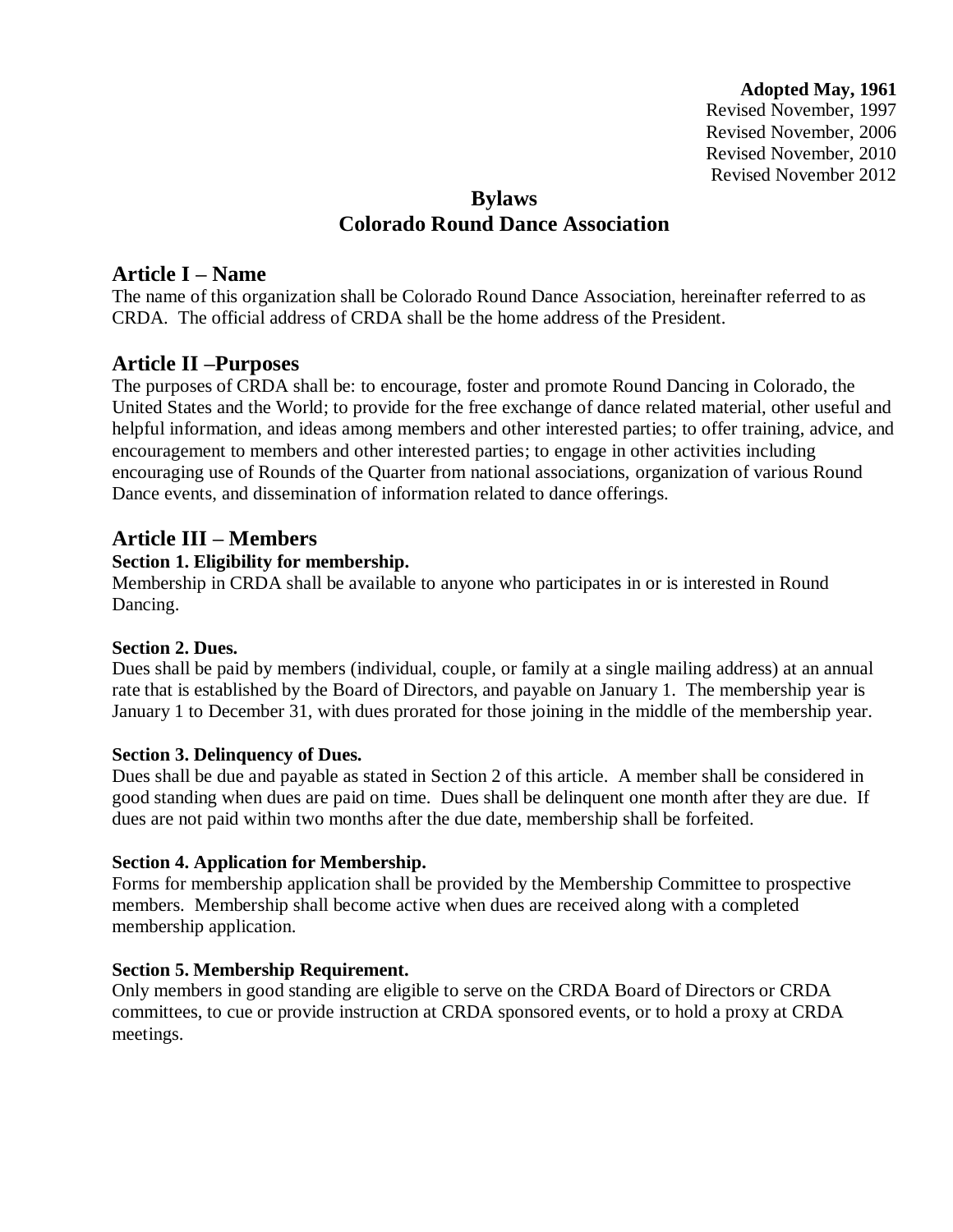# **Article IV. Management.**

## **Section 1. Board of Directors.**

Management of CRDA shall be invested in the CRDA Board of Directors consisting of nine (9) elected Directors. These positions shall be filled by CRDA members (individual, couple, or family at a single mailing address).

## A. Voting.

Each position on the board, except the President, may cast one vote — total of eight votes — on each question brought before the board. The President may vote if it would affect the result, or if the vote is by ballot. Issues brought before any meeting of the Board of Directors may be voted on by the Directors attending the meeting or by proxy.

## B. Voting by Proxy.

Voting by proxy shall be subject to the following conditions and procedures.

- 1. The elected Director shall provide a reason for the proxy.
- 2. The proxy shall be held by an individual or couple who is a member in good standing of CRDA, and who is not currently an elected Director.
- 3. The proxy shall be authorized by the absent Director, who shall identify the proxy, and the specific meeting for which the proxy is authorized. The proxy shall enjoy all the rights and privileges of a Director, including being counted toward the quorum requirement, for the duration of the meeting for which the proxy is authorized.

## **Section 2. Duties of the Board of Directors.**

The Board of Directors shall manage the activities of CRDA, acting in the best interests of the organization and the purposes for which it was established.

### **Section 3. Election of the Board of Directors.**

- A. All candidates for the Board of Directors shall be members in good standing of CRDA. Annually three (3) Directors shall be elected for a terms of three (3) years. If they desire, Directors will be eligible for re-election and serve two consecutive terms. After serving two consecutive terms, at least one year shall elapse before Directors are eligible for re-election.
- B. Directors shall be residents of the State of Colorado. The Board of Directors shall consist of no more than three (3) cuer/instructor individuals or couples. Representation on the Board of Directors shall be sought from as wide a geographical area as possible.
- C. Members of CRDA shall cast their votes for Directors by proper indications on their ballots. Absentee ballots or voting by proxy shall not be allowed.
- D. Directors shall be elected from the candidates by plurality. Ballots shall be tabulated by special committee appointed by the President. The results of the election shall be announced before the close of the meeting.
- E. Directors shall be removed from office for missing two consecutive meetings, except by an acceptable excuse.
- F. Vacancies occurring between elections shall be filled by a vote of the Board of Directors. Directors elected to fill vacancies shall serve the remainder of the term for the Director whom they are replacing.

### **Section 4. Terms of Office.**

The terms of office shall be from January 1 through December 31.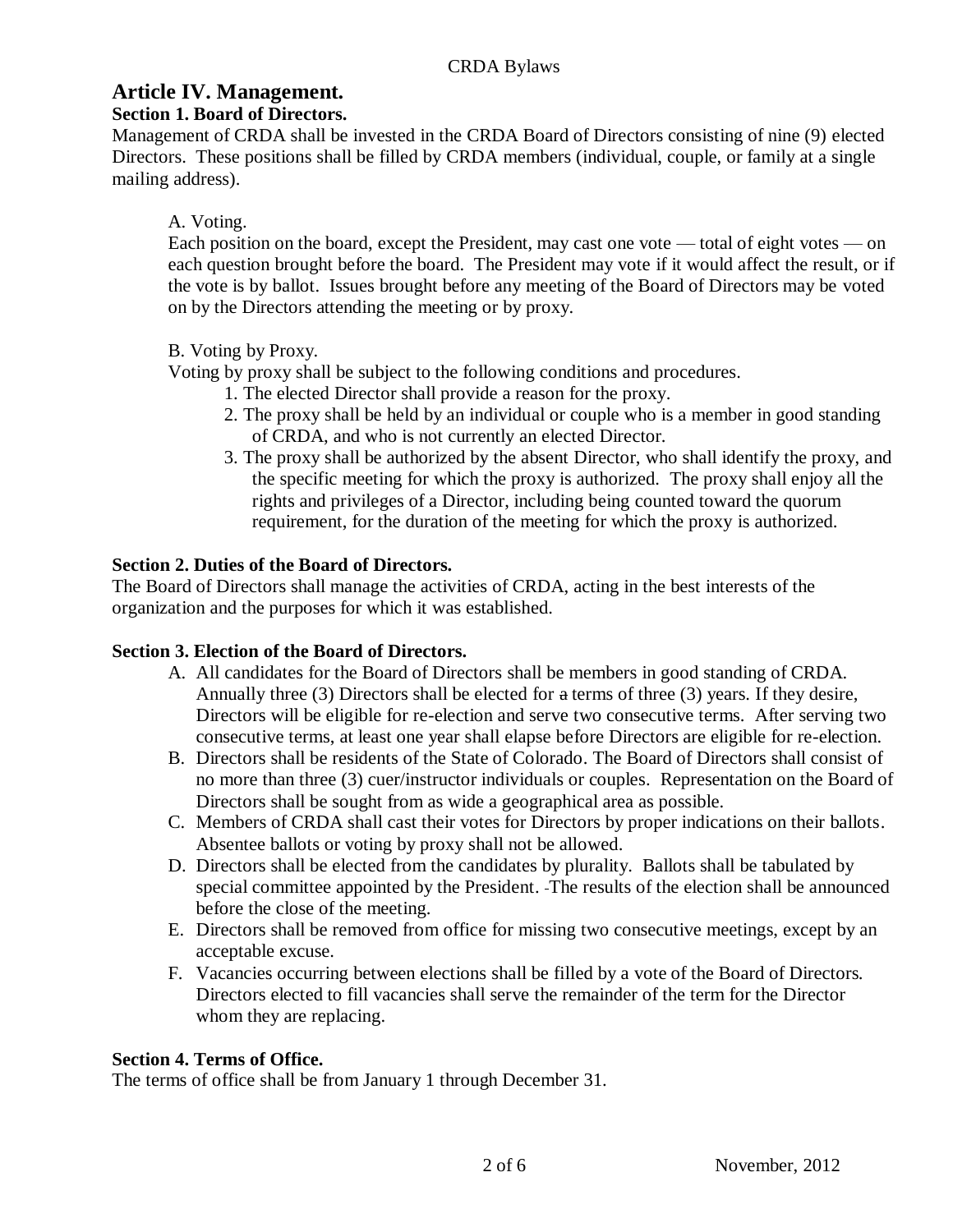# **Article V. Officers.**

#### **Section 1. Officers.**

The officers of CRDA shall be President, Vice-President, Secretary and Treasurer.

### **Section 2. Duties of Officers.**

A. President.

The President shall:

- 1. direct and coordinate all functions and activities of CRDA, its officers and its committees.
- 2. be ex officio (non-voting) a member of all committees, except the Nominating Committee.
- 3. enforce the spirit and letter of CRDA purposes as expressed in these Bylaws.
- 4. so far as possible, attend meetings of the Board of Directors and Standing Committees.
- 5. preside at Board of Directors meetings, the annual General Membership meeting, and special General Membership meetings.
- 6. co-sign all checks along with the Treasurer.
- 7. subject to the approval of the Directors, appoint members to the various committees as necessary for the furtherance of CRDA purposes. Appointments for the next term shall be made by the newly elected President.
- 8. along with the Secretary, receive reports from committees and forward them to the **Directors**

## B. Vice-President.

The Vice-President shall:

- 1. assist the President in routine duties.
- 2. act in place of the President in case of the President's absence or incapacity.
- 3. chair the Nominating Committee and recruit committee members.

### C. Secretary.

The Secretary shall:

- 1. handle all correspondence and permanent records of CRDA.
- 2. be responsible for the reproduction and distribution of various materials to members and Directors.
- 3. maintain efficient files for reports, correspondence, manuals, dance material and the like.
- 4. send messages of greeting, get-well, condolences, and so on from CRDA to members and their families.
- 5. acquire liability insurance for CRDA sponsored dance events.
- 6. along with the President, receive copies of reports and minutes from committees, and file and distribute as appropriate.

# D. Treasurer.

The Treasurer shall:

- 1. be responsible for financial and fiscal affairs of CRDA and shall keep complete and accurate records.
- 2. render yearly financial reports to CRDA which shall be reviewed by members with appropriate experience. Interim reports shall be presented at Board of Directors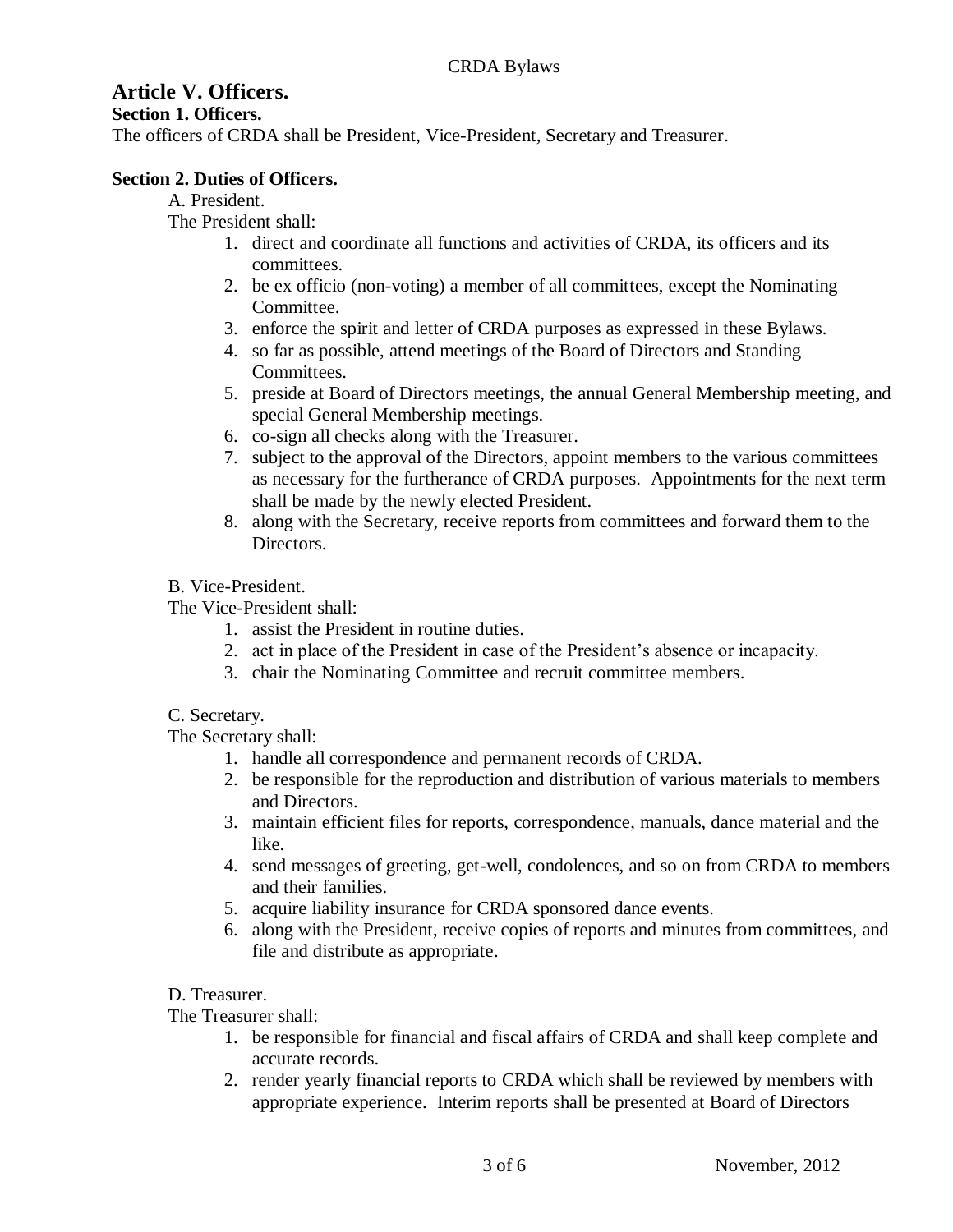### CRDA Bylaws

meetings. A professional financial review of these records shall be conducted within thirty (30) days after the expiration of the term of office.

- 3. issue all checks
- 4. co-sign all checks with the President.

### **Section 3. Election of Officers.**

The election of officers shall take place as soon as possible after the election of the Directors. Officers shall be elected by plurality from the new Board of Directors. New and outgoing Directors shall be eligible to vote for officers.

### **Section 4. Terms of Office.**

Officers of CRDA shall serve one-year terms from January 1 through December 31.

# **Article VI. Meetings.**

CRDA meetings shall be conducted according to Robert's Rules of Order, Newly Revised, except as specified in these Bylaws.

## **Section 1. Meetings of the General Membership.**

A quorum for meetings of the General Membership shall be ten percent (10%) of the members in good standing.

- A. CRDA shall hold a General Membership meeting annually at the Gala. The purposes of this meeting shall be to conduct business of importance and relevance to the members, including items such as, but not limited to, election of Directors and presentation of reports of committees.
- B. Special General Membership meetings may be called by the Board of Directors, on request of at least twenty members, at such time and place as the Board of Directors shall determine. All members shall be notified by the Secretary of such special General Membership meetings not less than ten days in advance. Notice shall include the specific business to be conducted at the meeting.

### **Section 2. Meetings of the Board of Directors.**

- A. The Board of Directors shall hold regular meetings to address the business of CRDA. The frequency of meetings shall be determined by the President in consultation with the Board of Directors. A quorum of for meetings of the Board of Directors shall be 50% of the Directors. These meetings shall be open to members in good standing, except when the Board is in Executive session.
- B. The Directors may retire to Executive session as needed to address issues that may not be appropriate for public discussion. Request for Executive session shall be approved by majority vote of the Directors present.

# **Article VII. Fiscal Year.**

The Fiscal Year of CRDA shall commence on January 1 and end on December 31.

# **Article VIII. Standing Committees.**

### **Section 1. Standing Committees.**

- A. The Standing Committees of CRDA shall be: Cuer Selection, Gala, Hall of Fame, History, Library, Membership, Newsletter, and Public Relations.
- B. Members of the Cuer Selection, Hall of Fame, History, Library, Membership, Newsletter, and Public Relations Committees, and the Strolling Rounders and Website Subcommittees shall be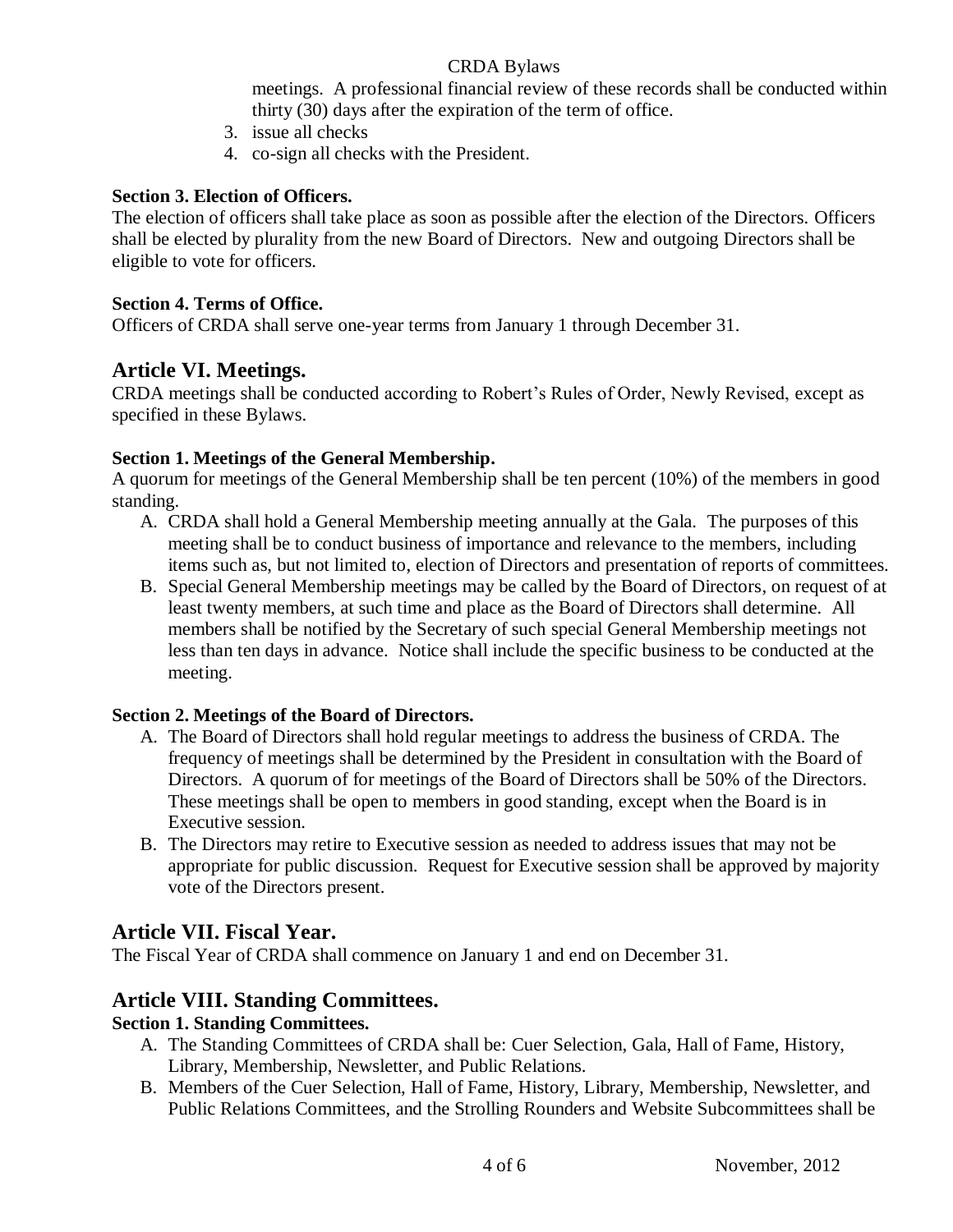### CRDA Bylaws

appointed by the President, subject to the approval of the Board of Directors. The members of each committee or subcommittee shall select a Chairman.

- C. The Cuer Selection and Hall of Fame Committee members shall serve terms as described in Article VIII, Section 2. The President shall, to the degree possible, avoid appointment of members to consecutive terms.
- D. Membership of the Gala Committee shall include a Chairman and an Assistant Chairman. The Assistant Chairman shall be appointed by the President, subject to the approval of the Board of Directors. The Assistant Chairman shall become Chairman the following year.

## **Section 2. Duties of the Standing Committees shall be:**

- A. Cuer Selection. The Cuer Selection Committee shall be responsible for nominating prospective Gala guest instructor couples for consideration by the Board of Directors. This committee shall include three members of CRDA. Committee members shall serve three-year terms. One member of the committee shall be a cuer/instructor. The Assistant Gala Chairman may serve as the fourth member of this committee.
- B. Gala. The Gala Committee shall plan, organize and carry out the annual CRDA Gala. The committee Chairman may appoint various subcommittees to accomplish the various tasks required. This committee shall be directly responsible to the Board of Directors.
- C. Hall of Fame. The Hall of Fame Committee shall be responsible for selecting and recognizing active and inactive CRDA members who have contributed significantly to CRDA. This committee shall include three members of CRDA. Committee members shall serve three year terms. Operating procedures for this committee, including changes as they are deemed appropriate, shall be formulated by the committee, and subject to approval of the Board of Directors.
- D. History. The History Committee shall collect, archive and index items of historical interest to CRDA and its members.
- E. Library. The Library Committee shall organize, store, index and make available materials of interest to CRDA and its members.
- F. Membership. The Membership Committee shall recruit new members and act promptly and fairly upon application forms for membership. The committee shall issue cards, badges and other insignia concerning membership in CRDA.
- G. Newsletter. The Newsletter Committee shall be responsible for gathering and editing information, and publishing a Newsletter at a frequency determined by the Board of Directors. The chair of this committee shall be the Newsletter Editor.
- H. Public Relations. The Public Relations Committee shall conduct a vigorous, aggressive and continuous campaign to acquaint the general public with the advantages and pleasures of Round Dancing. The committee shall, using all available means, arrange for demonstrations of dancing, produce and circulate printed materials, and establish and maintain a central information bureau. The committee shall establish subcommittees as needed. There shall be two standing subcommittees: Strolling Rounders and Website.
	- a. Strolling Rounders. The Strolling Rounders Subcommittee shall arrange visits by CRDA members to clubs and classes throughout Colorado. These visits shall be used to promote membership in the organization and to notify dancers of upcoming dance events.
	- b. Website. The Website Subcommittee shall design, develop and regularly update a website to notify members and others of CRDA related activities and related information.

# **Article IX. Amendments and Additions.**

These Bylaws may be amended at any meeting of the General Membership by a two-thirds vote of members present, provided complete text of the proposed amendments have been published in the